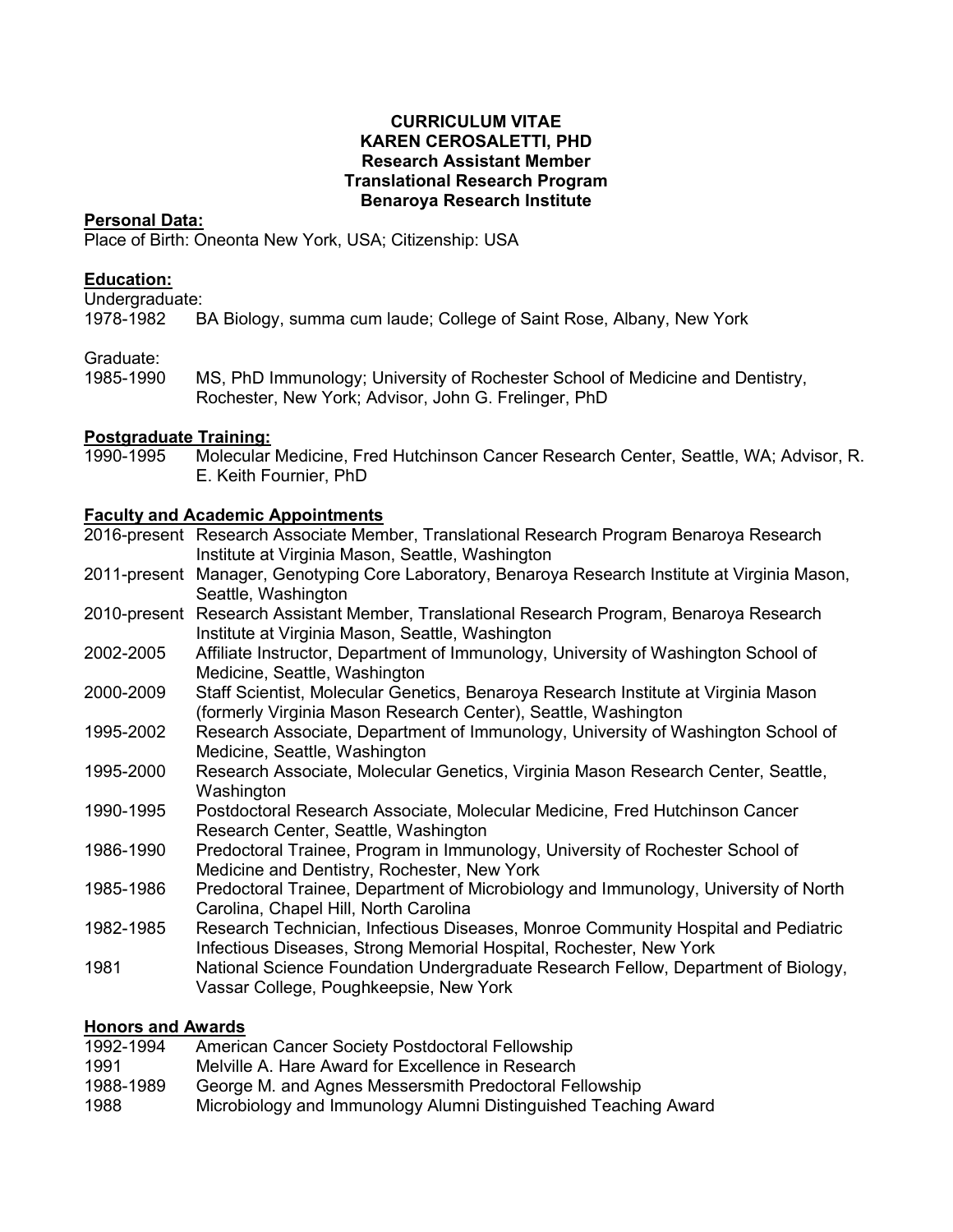1986-1990 National Institutes of Health Predoctoral Trainee in Immunology, 1986-1988, 1989-1990 1981 National Science Foundation Undergraduate Research Fellowship

# **Professional Organizations**

- American Society of Human Genetics
- Federation of Clinical Immunology Societies (FOCIS)
- American Association of Immunologists
- American Association for the Advancement of Science
- American Diabetes Association
- Immunology of Diabetes Society

### **Special National and Local Responsibilities**

2019 Speaker, Lupus Foundation of America Patient Symposium, Seattle WA 2017 Speaker, Type 1 Diabetes and Immunology Poll Symposium, University of Washington Diabetes Institute, Seattle WA 2017 Speaker, Lupus Foundation of America Patient Symposium, Seattle WA 2016 Speaker, Rheumatology Grand Rounds, University of Washington, Seattle WA 2015 Speaker, BRI Translational Biorepository Symposium, Research Update: Your Contribution to Scientific Discovery, Seattle WA 2015 BRI Research Award Management ad hoc committee 2014 Speaker, BRI Translational Research Program, National Purchasing Partners Tour, Seattle WA 2014 Speaker, Advances in Lupus Research and Complimentary Therapies, Seattle WA 2012-present Judge, American Society of Human Genetics DNA Day Essay Contest 2012-present Speaker, BRI Science Friday 2012, 2015 Speaker, Seattle Autoimmunity Day, Seattle WA 2011-2013 Workshop presenter, Expanding Your Horizons High School Conference for young women in STEM fields, Bellevue WA 2010-2013 Established and supervised the BRI electronic journal access program; hired and supervised electronic librarians 2010-2011 Speaker, Northwest Association for Biomedical Research, Collaborations to Understand Research and Ethics, Seattle WA 2008-present Ad hoc Reviewer: PLOS One, Genome Medicine, Diabetes Care, Journal of Immunology, Annals of Rheumatic Diseases, Diabetes, BioMed Central, Human Molecular Genetics, Clinical and Experimental Immunology, Proceedings of the National Academy of Sciences, Molecular and Cellular Biology, Human Mutation, International Immunology, Clinical Rheumatology 2003-2005 Presenter, elementary school science fairs, Seattle WA

# **Scientific Courses**

2011 Summer Institute in Statistical Genetics University of Washington 2009 FOCIS Advanced Course in Immunology

### **Bibliography**

1. Wang T, Marken J, Chen J, Tran VB, Li QZ, Li M, **Cerosaletti K**, Elkon KB, Zeng X, Giltiay NV. High TLR7 Expression Drives the Expansion of CD19+CD24hiCD38hi Transitional B Cells and Autoantibody Production in SLE Patients. Front Immunol. 2019 Jun 4;10:1243. doi: 10.3389/fimmu.2019.01243. eCollection 2019. PubMed PMID: PMID: 31231380.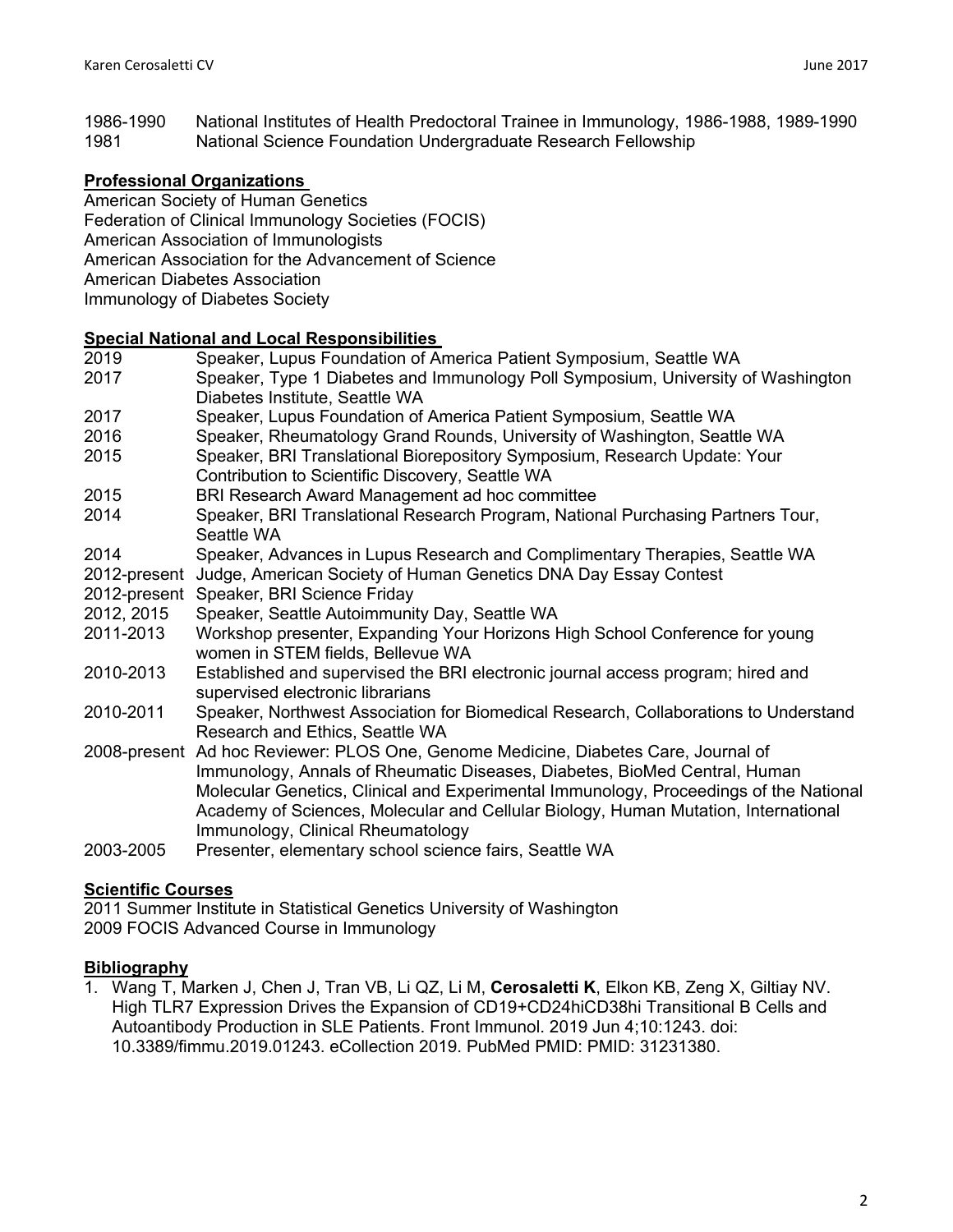- 2. Ahmed S\*, **Cerosaletti K**\*, James E, Long SA, Mannering S, Speake C, Nakayama M, Tree T, Roep BO, Herold KC, Brusko TM. Standardizing T-Cell Biomarkers in Type 1 Diabetes: Challenges and Recent Advances. Diabetes. 2019 Jul;68(7):1366-1379. doi: 10.2337/db19-0119. PubMed PMID: 31221801. \*Co-first authors
- 3. Habib T, Long SA, Samuels PL, Brahmandam A, Tatum M, Funk A, Hocking AM, **Cerosaletti K**, Mason MT, Whalen E, Rawlings DJ, Greenbaum C, Buckner JH; Type 1 Diabetes TrialNet Study Group. Dynamic Immune Phenotypes of B and T Helper Cells Mark Distinct Stages of T1D Progression. Diabetes. 2019 Mar 20. pii: db181081. doi: 10.2337/db18-1081. [Epub ahead of print]. PubMed PMID: 30894366.
- 4. Johnson MB, **Cerosaletti K**, Flanagan SE, Buckner JH. Genetic Mechanisms Highlight Shared Pathways for the Pathogenesis of Polygenic Type 1 Diabetes and Monogenic Autoimmune Diabetes. Curr Diab Rep. 2019 Mar 19;19(5):20. doi: 10.1007/s11892-019-1141-1146. PubMed PMID: 30888520.
- 5. **Cerosaletti K**, Hao W, Greenbaum CJ. Genetics coming of age in type 1 diabetes. Diabetes Care 2019;42(2):189-191. PubMed PMID: 30665964. Erratum Diabetes Care. 2019 Mar 18. pii: dc19er05. doi: 10.2337/dc19-er05. [Epub ahead of print]. PubMed PMID: 30885949.
- 6. Winters A, Bahnson HT, Ruczinski I, Boorgula MP, Malley C, Keramati AR, Chavan S, Larson D, **Cerosaletti K**, Sayre PH, Plaut M, Du Toit G, Lack G, Barnes KC, Nepom GT, Mathias RA; Immune Tolerance Network LEAP Study Team. The MALT1 locus and peanut avoidance in the risk for peanut allergy. J Allergy Clin Immunol. 2019 Feb 27. pii: S0091-6749(19)30279-9. doi: 10.1016/j.jaci.2019.02.016. [Epub ahead of print]. PubMed PMID: 30825465.
- 7. Gorman JA, Hundhausen C, Kinsman M, Arkatkar T, Allenspach EJ, Clough C, West SE, Thomas K, Eken A, Khim S, Hale M, Oukka M, Jackson SW, **Cerosaletti K**, Buckner JH, Rawlings DJ. The TYK2-P1104A Autoimmune Protective Variant Limits Coordinate Signals Required to Generate Specialized T Cell Subsets. Front Immunol. 2019 Jan 25;10:44. doi: 10.3389/fimmu.2019.00044. eCollection 2019. PubMed PMID: 30740104.
- 8. Culina S, Lalanne AI, Afonso G, **Cerosaletti K**, Pinto S, Sebastiani G, Kuranda K, Nigi L, Eugster A, Østerbye T, Maugein A, McLaren JE, Ladell K, Larger E, Beressi JP, Lissina A, Appay V, Davidson HW, Buus S, Price DA, Kuhn M, Bonifacio E, Battaglia M, Caillat-Zucman S, Dotta F, Scharfmann R, Kyewski B, Mallone R; ImMaDiab Study Group: Carel JC, Tubiana-Rufi N, Martinerie L, Poidvin A, JacqzAigrain E, Corvez L, Berruer V, Gautier JF, Baz B, Haddadi N, Andreelli F, Amouyal C, Jaqueminet S, Bourron O, Dasque E, Hartemann A, Lemoine-Yazigi A, Dubois-Laforgue D, Travert F, Feron M, Rolland P, Vignali V, Marre M, Chanson P, Briet C, Guillausseau PJ, Ait-Bachir L, Collet C, Beziaud F, Desforges-Bullet V, Petit-Aubert G, Christin-Maitre S, Fève B, Vatier C, Bourcigaux N, Lautridou C, Lahlou N, Bakouboula P, Elie C, Morel H, Treluyer JM, Gagnerault MC, Maillard C, Jones A. Islet-reactive CD8+ T cell frequencies in the pancreas, but not in blood, distinguish type 1 diabetic patients from healthy donors. Sci Immunol. 2018 Feb 2;3(20). pii: eaao4013. doi: 10.1126/sciimmunol.aao4013. PMID: 29429978
- 9. Schwedhelm K, Thorpe J, Murray SA, Gavin M, Speake C, Greenbaum C, **Cerosaletti K**, Buckner J, Alice Long S. Attenuated IL-2R signaling in CD4 memory T cells of T1D subjects is intrinsic and dependent on activation state. Clin Immunol. 2017 Aug; 181:67-74. PMID: 28566371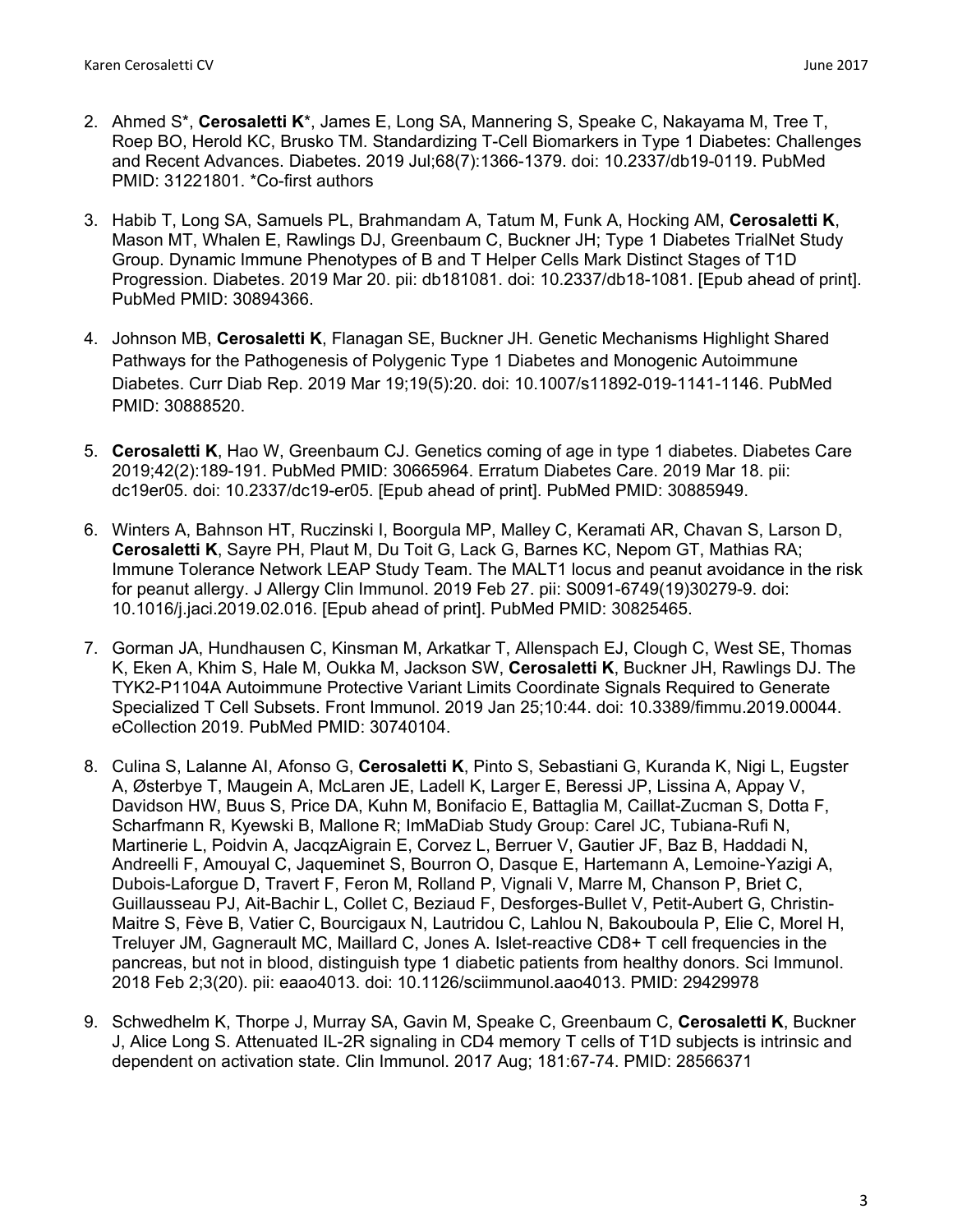- 10. **Cerosaletti K**, Barahmand-Pour-Whitman F, Yang J, DeBerg HA, Dufort MJ, Murray SA, Israelsson E, Speake C, Gersuk VH, Eddy JA, Reijonen H, Greenbaum CJ, Kwok WW, Wambre E, Prlic M, Gottardo R, Nepom GT, Linsley PS. Single-Cell RNA Sequencing Reveals Expanded Clones of Islet Antigen-Reactive CD4+ T Cells in Peripheral Blood of Subjects with Type 1 Diabetes. J Immunol. 2017 Jul 1;199(1):323-335. PMID: 28566371
- 11. Gorman JA, Hundhausen C, Errett JS, Stone AE, Allenspach EJ, Ge Y, Arkatkar T, Clough C, Dai X, Khim S, Pestal K, Liggitt D, **Cerosaletti K**, Stetson DB, James RG, Oukka M, Concannon P, Gale M Jr, Buckner JH, Rawlings DJ. The A946T variant of the RNA sensor IFIH1 mediates an interferon program that limits viral infection but increases the risk for autoimmunity. Nat Immunol. 2017 Jul; 18(7):744-752. PMID: 28553952
- 12. Hundhausen C, Roth A, Whalen E, Chen J, Schneider A, Long A, Wei S, Rawlings R, Kinsman M, Evank SP, Wight T, Greenbaum CJ, **Cerosaletti K**, Buckner JH. Enhanced T cell responses to IL-6 in type 1 diabetes are associated with early clinical disease and increased IL-6 receptor expression. *Sci Transl Med*. 2016 Sept 14;8(356):356ra119. PMID: 27629486
- 13. Dam EM, Habib T, Chen J, Funk A, Glukhova V, Davis-Pickett M, Wei S, James R, Buckner JH, **Cerosaletti K**. The BANK1 SLE-risk variants are associated with alterations in peripheral B cell signaling and development in humans. *Clin Immunol*. 2016 pii: S1521-6616(16)30161-9. PMID: 27816669
- 14. Kijas AW, Lim YC, Bolderson E, **Cerosaletti K**, Gatei M, Jakob B, Tobias F, Taucher-Scholz G, Gueven N, Oakley G, Concannon P, Wolvetang E, Khanna KK, Wiesmuller L, Lavin MF. ATMdependent phosphorylation of MRE11 controls extent of resection during homology directed repair by signalling through exonuclease 1. *Nucleic Acids Res*. 2015 Sept;43(17):8352-67. PMID: 26240375.
- 15. Gupta S, **Cerosaletti K,** Long, SA. Renegade homeostatic cytokine responses in T1D: Drivers of regulatory/effector T cell imbalance. *Clin. Immunol.* 2014 Apr;151(2):146-54. No federal support. PMID:24576418.
- 16. **Cerosaletti K,** Schneider A, Schwedhelm K, Frank I, Tatum M, Wei S, Whalen E, Greenbaum C, Kita M, Buckner JH, Long SA. Multiple autoimmune-associated variants confer decreased IL-2R signaling in CD4+CD25+ T cells of type 1 diabetic and multiple sclerosis patients. *PLOS ONE*. 2013 Dec; 8(12):1-9. PMCID: 3871703.
- 17. Estorninho M, Gibson VB, Kronenberg-Versteeg D, Liu YF, Ni C, **Cerosaletti K**, Peakman M. A Novel Approach to Tracking Antigen-Experienced CD4 T Cells into Functional Compartments via Tandem Deep and Shallow TCR Clonotyping. *J Immunol*. 2013 Oct 25. No federal support. PMID: 24163407.
- 18. **Cerosaletti K,** Buckner JH. Protein Tyrosine Phosphatases and Type 1 Diabetes: Genetic and Functional Implications of PTPN2 and PTPN22. *Rev Diabet Stud*. 2012 Winter;9(4):188-200. PMCID: 3740690.
- 19. Wen J, **Cerosaletti K**, Schultz KJ, Wright JA, Concannon P. NBN Phosphorylation regulates the accumulation of MRN and ATM at sites of DNA double-strand breaks. *Oncogene*. 2013 Sep 12;32(37):4448-56. PMCID: 3951136.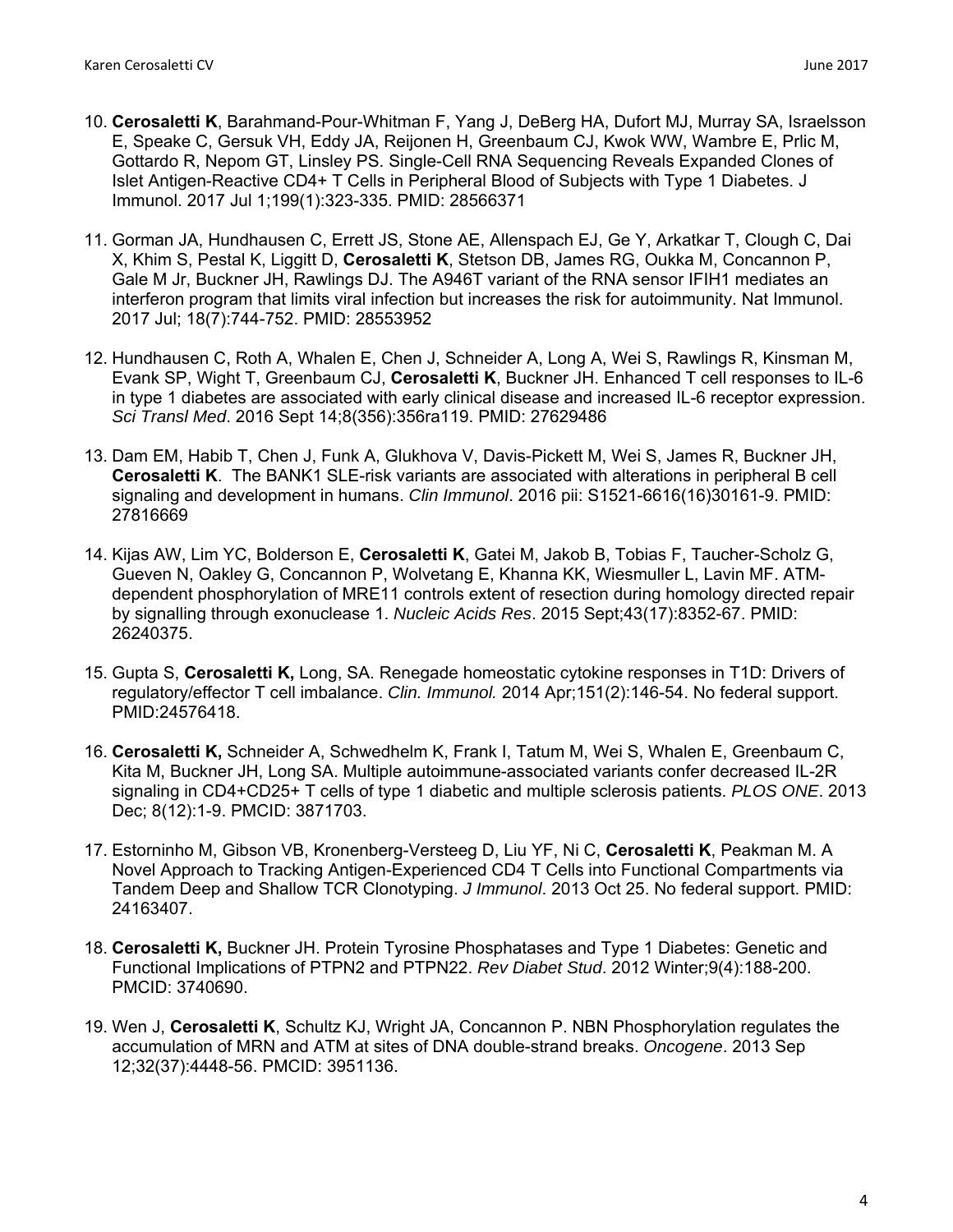- 20. Schneider A, Long SA, **Cerosaletti K**, Ni CT, Samuels P, Kita M, Buckner JH. In active relapsingremitting multiple sclerosis, effector T cell resistance to adaptive T(regs) involves IL-6-mediated signaling. *Sci Transl Med*. 2013 Jan 30;5(170):170ra15. No federal support. PMID: 23363979.
- 21. Robins H, Desmarais C, Matthis J, Livingston R, Andriesen J, Reijonen H, Carlson C, Nepom G, Yee C, **Cerosaletti K**. Ultra-sensitive detection of rare T cell clones. *J Immunol Methods*. 2012 Jan 31;375(1-2):14-9. PMCID: 3721519.
- 22. Long SA, **Cerosaletti K (co-first author)**, Wan JY, Ho JC, Tatum M, Wei S, Shilling HG, Buckner JH. An autoimmune-associated variant in PTPN2 reveals an impairment of IL-2R signaling in CD4(+) T cells. *Genes Immun*. 2011 Mar;12(2):116-25. PMCID: 3058680.
- 23. Long SA, **Cerosaletti K**, Bollyky PL, Tatum M, Shilling H, Zhang S, Zhang ZY, Pihoker C, Sanda S, Greenbaum C, Buckner JH. Defects in IL-2R signaling contribute to diminished maintenance of FOXP3 expression in CD4(+)CD25(+) regulatory T-cells of type 1 diabetic subjects*. Diabetes*. 2010 Feb;59(2):407-15.PMCID: 2809970.
- 24. Vissinga CS, Yeo TC, Warren S, Brawley JV, Phillips J, **Cerosaletti K**, Concannon P. Nuclear export of NBN is required for normal cellular responses to radiation. *Mol Cell Biol*. 2009 Feb;29(4):1000-6. PMCID: 2643806.
- 25. Unal S, **Cerosaletti K**, Uckan-Cetinkaya D, Cetin M, Gumruk F. A novel mutation in a family with DNA ligase IV deficiency syndrome. *Pediatr Blood Cancer*. 2009 Sep;53(3):482-4. No federal support. PMID: 19418549.
- 26. Stiff T, **Cerosaletti K**, Concannon P, O'Driscoll M, Jeggo PA. Replication independent ATR signalling leads to G2/M arrest requiring Nbs1, 53BP1 and MDC1. *Hum Mol Genet*. 2008 Oct 15;17(20):3247-53. PMID: 18664457.
- 27. Stiff T, Walker SA, **Cerosaletti K**, Goodarzi AA, Petermann E, Concannon P, O'Driscoll M, Jeggo PA. ATR-dependent phosphorylation and activation of ATM in response to UV treatment or replication fork stalling. *EMBO J.* 2006 Dec 13;25(24):5775-82. PMCID: 1698893.
- 28. **Cerosaletti K**, Wright J, Concannon P. Active role for nibrin in the kinetics of atm activation. *Mol Cell Biol.* 2006 Mar;26(5):1691-9. PMID: 16478990, PMCID: PMC1430256.
- 29. Ben-Omran TI, **Cerosaletti K**, Concannon P, Weitzman S, Nezarati MM. A patient with mutations in DNA Ligase IV: clinical features and overlap with Nijmegen breakage syndrome. *Am J Med Genet* A. 2005 Sep 1;137A(3):283-7. PMID: 16088910.
- 30. **Cerosaletti K**, Concannon P. Independent roles for nibrin and Mre11-Rad50 in the activation and function of Atm. *J Biol Chem*. 2004 Sep 10;279(37):38813-9. PMID: 15234984.
- 31. White RE, Wade-Martins R, Hart SL, Frampton J, Huey B, Desai-Mehta A, **Cerosaletti KM**, Concannon P, James MR. Functional delivery of large genomic DNA to human cells with a peptidelipid vector. *J Gene Med*. 2003 Oct;5(10):883-92. PMID: 14533197.
- 32. **Cerosaletti KM**, Concannon P. Nibrin forkhead-associated domain and breast cancer C-terminal domain are both required for nuclear focus formation and phosphorylation. *J Biol Chem*. 2003 Jun 13;278(24):21944-51. PMID: 12679336.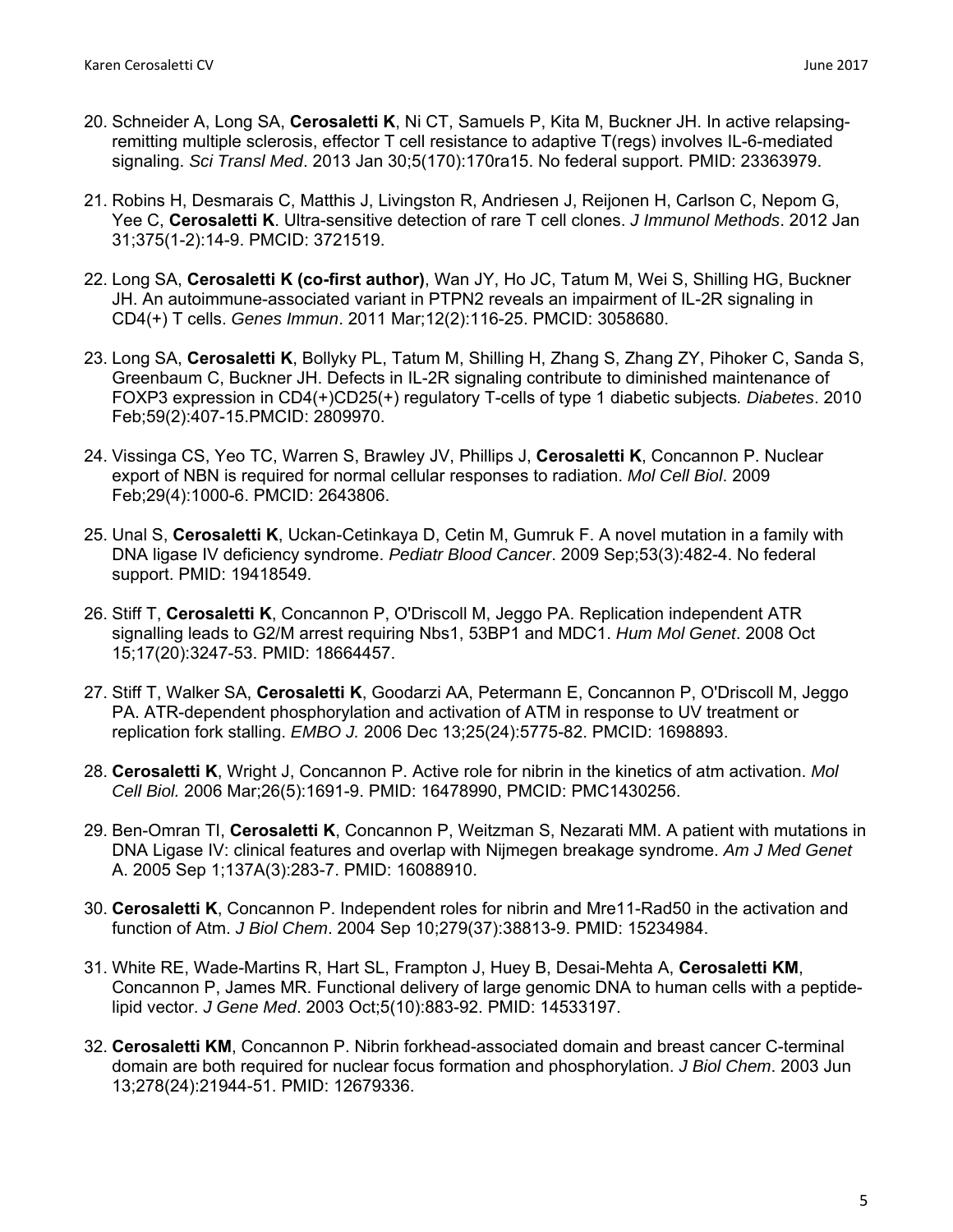- 33. Bakhshi S, **Cerosaletti KM**, Concannon P, Bawle EV, Fontanesi J, Gatti RA, Bhambhani K. Medulloblastoma with adverse reaction to radiation therapy in nijmegen breakage syndrome. J *Pediatr Hematol Oncol*. 2003 Mar;25(3):248-51. PMID: 12621246.
- 34. Resnick IB, Kondratenko I, Togoev O, Vasserman N, Shagina I, Evgrafov O, Tverskaya S, **Cerosaletti KM**, Gatti RA, Concannon P. Nijmegen breakage syndrome: clinical characteristics and mutation analysis in eight unrelated Russian families. *J Pediatr*. 2002 Mar;140(3):355-61. PMID: 11953735.
- 35. **Cerosaletti KM**, Morrison VA, Sabath DE, Willerford DM, Concannon P. Mutations and molecular variants of the NBS1 gene in non-Hodgkin lymphoma. *Genes Chromosomes Cancer*. 2002 Nov;35(3):282-6. PMID: 12353271
- 36. O'Driscoll M, **Cerosaletti KM (co-first author)**, Girard PM, Dai Y, Stumm M, Kysela B, Hirsch B, Gennery A, Palmer SE, Seidel J, Gatti RA, Varon R, Oettinger MA, Neitzel H, Jeggo PA, Concannon P. DNA ligase IV mutations identified in patients exhibiting developmental delay and immunodeficiency. *Mol Cell*. 2001 Dec;8(6):1175-85. PMID: 11779494.
- 37. Hiel JA, Weemaes CM, van Engelen BG, Smeets D, Ligtenberg M, van Der Burgt I, van Den Heuvel LP, **Cerosaletti KM**, Gabreels FJ, Concannon P. Nijmegen breakage syndrome in a Dutch patient not resulting from a defect in NBS1. *J Med Genet*. 2001 Jun;38(6):E19. PMID: 11389166, PMCID: 1734895.
- 38. Desai-Mehta A, **Cerosaletti KM**, Concannon P. Distinct functional domains of nibrin mediate Mre11 binding, focus formation, and nuclear localization. *Mol Cell Biol.* 2001 Mar;21(6):2184-91. PMID: 11238951, PMCID: 86852.
- 39. Gatei M, Young D, **Cerosaletti KM**, Desai-Mehta A, Spring K, Kozlov S, Lavin MF, Gatti RA, Concannon P, Khanna K. ATM-dependent phosphorylation of nibrin in response to radiation exposure. *Nat Genet*. 2000 May;25(1):115-9. PMID: 10802669.
- 40. **Cerosaletti KM**, Desai-Mehta A, Yeo TC, Kraakman-Van Der Zwet M, Zdzienicka MZ, Concannon P. Retroviral expression of the NBS1 gene in cultured Nijmegen breakage syndrome cells restores normal radiation sensitivity and nuclear focus formation. *Mutagenesis.* 2000 May;15(3):281-6. PMID: 10792024.
- 41. **Cerosaletti KM**, Lange E, Stringham HM, Weemaes CM, Smeets D, Sölder B, Belohradsky BH, Taylor AM, Karnes P, Elliott A, Komatsu K, Gatti RA, Boehnke M, Concannon P. Fine localization of the Nijmegen breakage syndrome gene to 8q21: evidence for a common founder haplotype. *Am J Hum Genet.* 1998 Jul;63(1):125-34. PMCID:1377248.
- 42. Varon R, Vissinga C, Platzer M, **Cerosaletti KM**, Chrzanowska KH, Saar K, Beckmann G, Seemanová E, Cooper PR, Nowak NJ, Stumm M, Weemaes CM, Gatti RA, Wilson RK, Digweed M, Rosenthal A, Sperling K, Concannon P, Reis A. Nibrin, a novel DNA double-strand break repair protein, is mutated in Nijmegen breakage syndrome. *Cell.* 1998 May 1;93(3):467-76. PMID: 9590180.
- 43. **Cerosaletti KM**, Fournier RE. Extinction of albumin gene expression in a panel of human chromosome 2 microcell hybrids. *Genomics*. 1996 Feb 1;31(3):348-58. PMID: 8838317.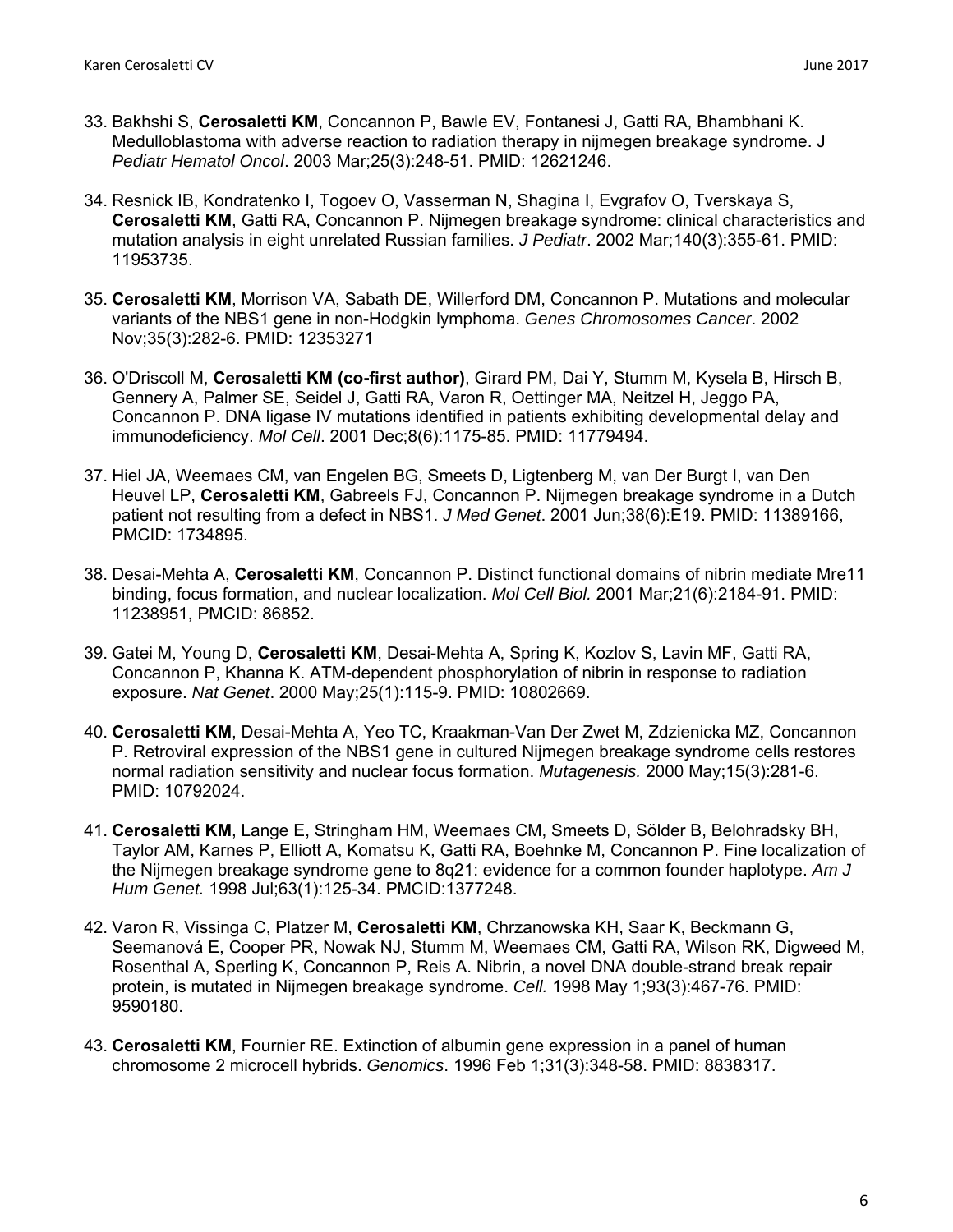- 44. **Cerosaletti KM**, Fournier REK. Cloning Expressed cDNAS from Defined Chromosomal Regions Using Interspecific Microcell Hybrids and Subtractive Hybridization. *Methods.* 1996 Feb;9(1):47-55. PMID: 9245342.
- 45. Hulsebos TJ, **Cerosaletti KM**, Fournier RE, Sinke RJ, Rocchi M, Marzella R, Jenkins NA, Gilbert DJ, Copeland NG. Identification of the human beta A2 crystallin gene (CRYBA2): localization of the gene on human chromosome 2 and of the homologous gene on mouse chromosome 1. *Genomics.* 1995 Aug 10;28(3):543-8. PMID: 7490092.
- 46. Carter RE, **Cerosaletti KM**, Burkin DJ, Fournier RE, Jones C, Greenberg BD, Citron BA, Festoff BW. The gene for the serpin thrombin inhibitor (PI7), protease nexin I, is located on human chromosome 2q33-q35 and on syntenic regions in the mouse and sheep genomes. *Genomics.* 1995 May 1;27(1):196-9. PMID: 7665170.
- 47. **Cerosaletti KM**, Shapero MH, Fournier RE. Cloning mammary cell cDNAs from 17q12-q23 using interspecific somatic cell hybrids and subtractive hybridization. *Genomics.* 1995 Jan 1;25(1):226-37. PMID: 7774923
- 48. Leach FS, Nicolaides NC, Papadopoulos N, Liu B, Jen J, Parsons R, Peltomaki P, Sistonen P, Aaltonen LA, Nystrom-Lahti M, Guan X-Y, Meltzer PS, Yu J-W, Kao F-T, Chen DJ, **Cerosaletti KM**, Fournier REK, Todd S, Lewis T, Leach RJ, Naylor SL, Weissenbach J, Mecklin J-P, Jarvinen H, Peterson GM, Hamilton SR, Green J, Jass J, Watson P, Lynch HT, Trent JM, de la Chapelle A, Kinzler KW, Vogelstein B. Mutation of a *mutS* homolog in hereditary nonpolyposis colorectal cancer. *Cell* 1993 Dec;75(6):1215-25. PMID: 8261515.
- 49. **Cerosaletti KM**, Woodward JG, Lord EM, Frelinger JG. Two regions of the H-2 Dd promoter are responsive to dimethylsulfoxide in line 1 cells by a mechanism distinct from IFN-gamma. *J Immunol*. 1992 Feb 15;148(4):1212-21. PMID: 1737936.
- 50. Blieden TM, McAdam AJ, Foresman MD, **Cerosaletti KM**, Frelinger JG, Lord EM. Class-I MHC expression in the mouse lung carcinoma, line 1: a model for class-I inducible tumors. *Int J Cancer Suppl.* 1991;6:82-9. PMID: 1906056.
- 51. **Cerosaletti KM**, Blieden TM, Harwell LW, Welsh KM, Frelinger JG, Lord EM. Alteration of the metastatic potential of line 1 lung carcinoma cells: opposite effects of class I antigen induction by interferons versus DMSO or gene transfection. *Cell Immunol.* 1990 May;127(2):299-310. PMID: 1691690.
- 52. Bahler DW, **Cerosaletti KM**, Lord EM, Frelinger JG. Molecular analysis of deficient class I H-2 antigen expression by mouse lung carcinoma cells. *J Immunol*. 1988 Jun 1;140(11):4003-12. PMID: 2453562
- 53. **Cerosaletti KM**, Roghmann MC, Bentley DW. Comparison of latex agglutination and counterimmunoelectrophoresis for the detection of pneumococcal antigen in elderly pneumonia patients. *J Clin Microbiol*. 1985 Oct;22(4):553-7. PMID: 4077966, PMCID: PMC268466.

### **Scientific Presentations**

Balmas E, Muir V, Diggins K, Speake C, Linsley PS, Buckner J, **Cerosaletti, K.** The PTPN22 R620W SNP is associated with alterations in the frequency and phenotypes of islet antigen-reactive CD4 T cells in T1D. FOCIS Annual Meeting 2019, 6/18/19-6/21/19, Boston MA. Poster presentation.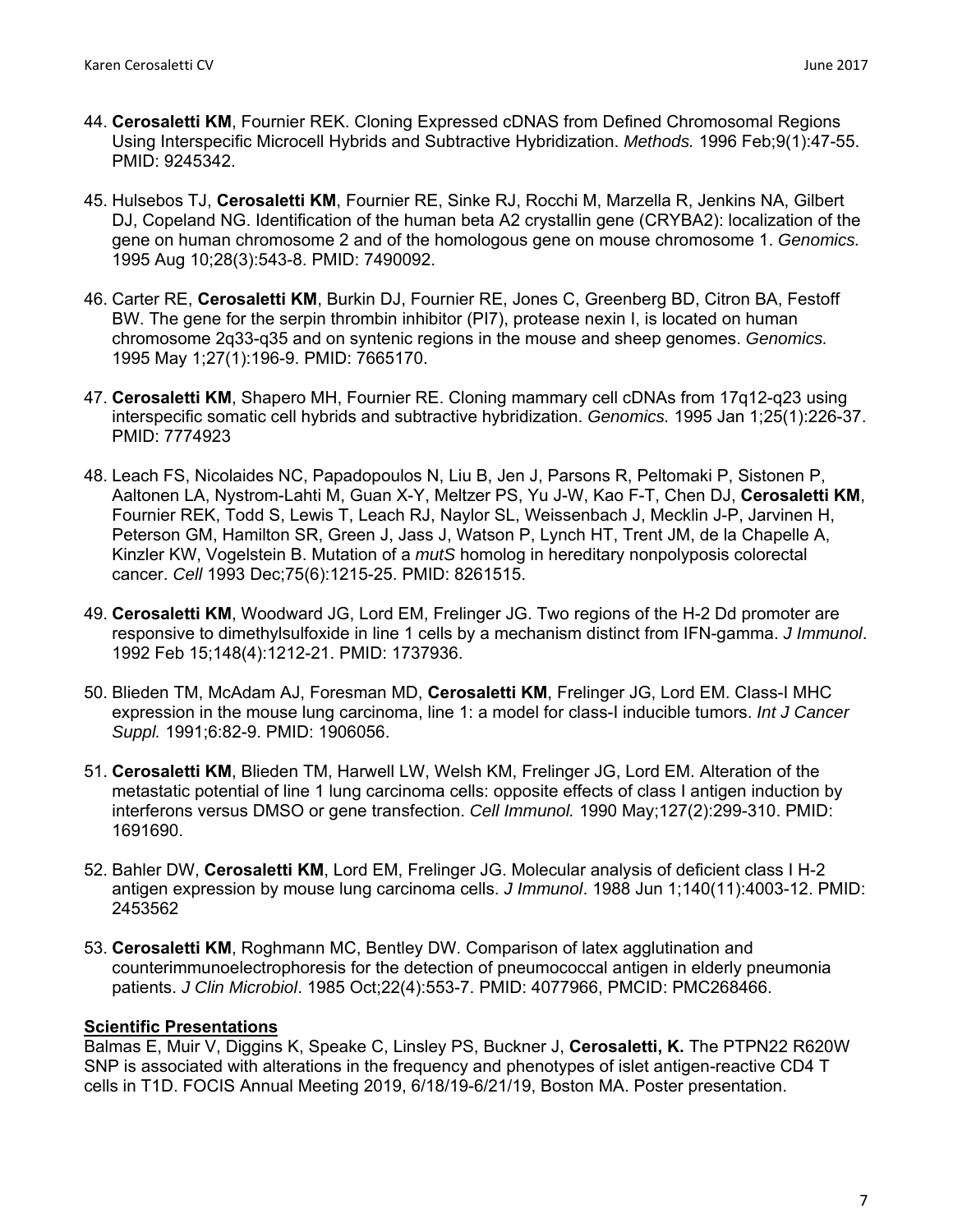**Cerosaletti K**, DeBerg H, Balmas E, Chen J, Whitman F, Flynn K, Speake C, Greenbaum C, Serti E, Nepom G, Linsley PS. Expansion of islet reactive memory CD4 T cells in different stages of T1D and after therapy. Brehm Coalition Meeting 2019, 0/3/19-3/4/19, Ann Arbor MI. Poster Presentation.

**Cerosaletti K**, DeBerg H, Balmas E, Chen J, Whitman F, Speake C, Greenbaum C, Serti E, Nepom G, Linsley PS. Expansion of islet reactive memory CD4 T cells in different stages of T1D and after therapy. Immunology of Diabetes Meeting 2018, 10/24/18-10/30/18, London UK. Poster presentation.

Balmas E, DeBerg H, Whitman F, Chen J, Gersuk VH, Speake C, Greenbaum C, Nepom G, Linsley PS, **Cerosaletti K**. Single-cell RNAseq Identifies Expanded Clones and Specific Characteristics of Islet Antigen-Reactive Memory T Cells in Peripheral Blood of T1D. FOCIS Annual Meeting 2018, 6/20/18- 6/23/18, San Francisco CA. Poster presentation.

James RG, Suchland E, Dam EM, Meitlis I, Buckner JH, Rawlings DJ, **Cerosaletti K**. The SLEassociated gene BANK1 inhibits macroautophagy and restricts plasma cell differentiation and immunoglobulin production by human B cells. FOCIS Annual Meeting 2018, 6/20/18-6/23/18, San Francisco CA. Poster presentation.

DeBerg H, Chen J, DuFort M, Whitman F, Gersuk VH, **Cerosaletti K**, Linsley PS. Single-cell RNA-seq reveals expanded clones of islet antigen-reactive CD4+ T cells in peripheral blood of subjects with type 1 diabetes. Cold Spring Harbor Single Cell Analyses Meeting 2017, 11/8/17-11/11/17, Cold Spring Harbor NY. Poster presentation.

**Cerosaletti K**, Whitman F, Yang J, Kwok W, Linsley PS. Islet antigen specific CD4 memory T cells express expanded TCR pairs and unique transcriptional profiles in type 1 diabetes. Immunology of Diabetes Meeting 2017, 1/19/17-1/23/17, San Francisco CA. Oral presentation.

**Cerosaletti K**, Yang J, Whitman F, Kwok W, Linsley PS. Detection of islet antigen expanded CD4 T cell TCR pairs and transcriptomes by single cell RNAseq. FOCIS Annual Meeting 2016, 6/22/16- 6/25/16, Boston MA. Oral presentation.

**Cerosaletti K**, James R. The Impact of SLE variants in BANK1 on BAFF pathway function. CSGADP Investigators Meeting 10/15/15, NAIAD, Bethesda MD. Oral presentation.

**Cerosaletti K**, Yang J, Kwok W, Linsley PS. Detection of islet antigen expanded CD4 T cell TCR pairs and transcriptomes by single cell RNAseq. Immune Profiling in Health and Disease, 9/9/15-9/11/15, Seattle WA. Poster presentation.

**Cerosaletti K**, Ni C, Chen J, Gersuk V, Greenbaum C, Chaussabel D. Validation of Shared T-cell Receptor Beta Chain Clonotypes in Type 1 Diabetes. FOCIS Annual Meeting 2015, 6/24/15-6/27/15, San Diego CA. Poster presentation, designated *Poster of Merit*.

Samuelson E\*, Habib T\*, Funk A, Chen J, Wei S, Buckner J, **Cerosaletti K.** Autoimmune disease susceptibility alleles in the BANK1 gene are associated with altered B cell signaling and development in primary human B cells. Keystone meeting: The Golden Anniversary of B cell Discovery, 3/22/15- 3/27/15, Banf, Alberta Canada. Poster presentation.

**Cerosaletti K,** Habib T, Funk A, Pickett M, Chen J, Wei S, Samuelson E, Peng S, Buckner JH. SLErisk variants in the BANK1 gene are associated with altered B Cell development and signaling in primary human B cells. FOCIS Annual Meeting 2014, 6/25/14-6/28/14, Chicago IL. Poster presentation.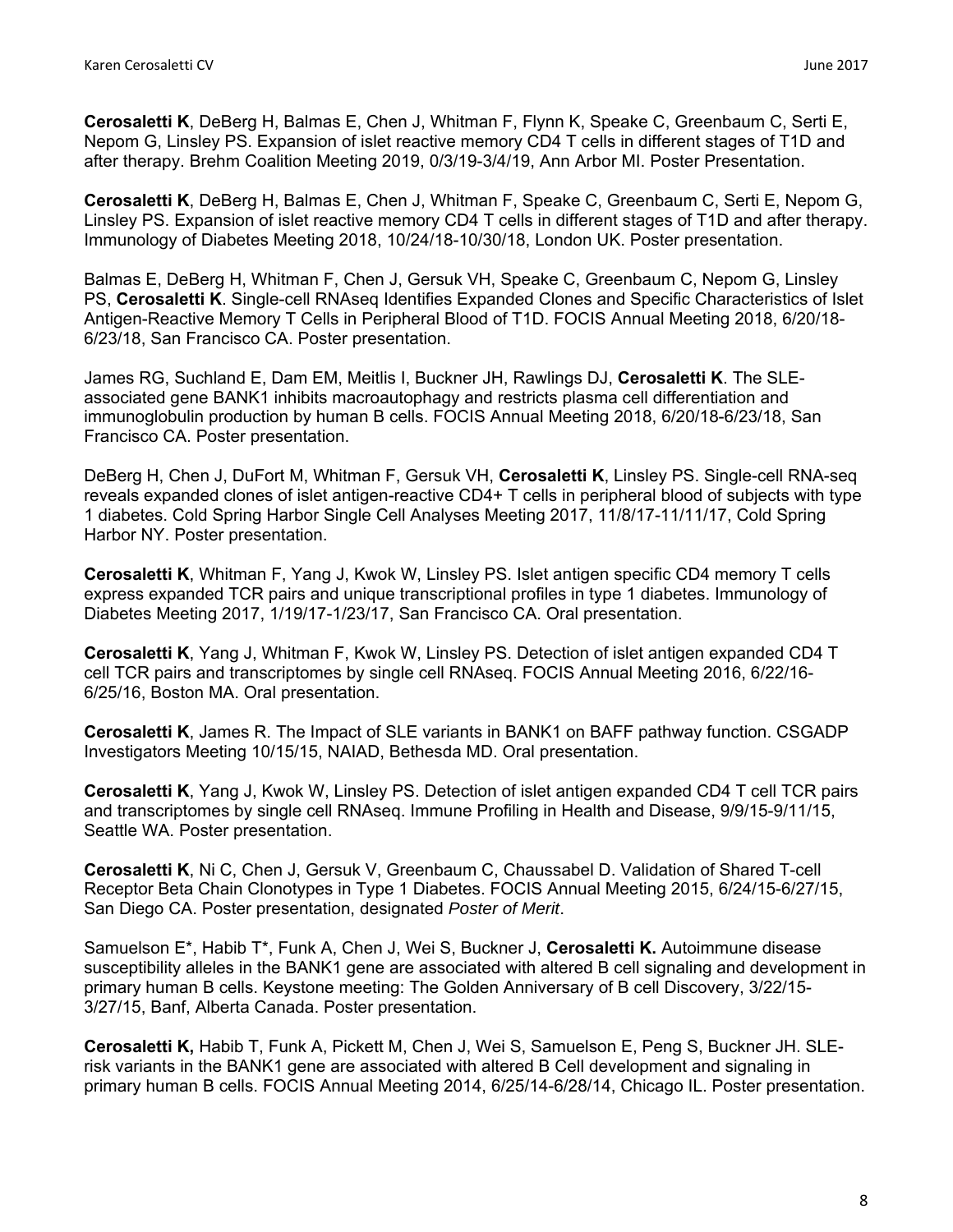Habib T, Funk A, Chen J, Wei S, Samuelson E, Peng S, Buckner J, **Cerosaletti K**. SLE-susceptibility alleles in the BANK1 and BLK genes are associated with altered gene expression and B cell development/function in primary human B cells. Novo Nordisk Autoimmunity Symposium, 11/1/13, Seattle WA. Oral presentation.

Habib T, Funk A, Chen J, Wei S, Samuelson E, Peng S, Buckner J, **Cerosaletti K**. SLE-susceptibility alleles in the BANK1 and BLK genes are associated with altered gene expression and B cell development/function in primary human B cells. Keystone B cell development and function (XI), 2/10/13-2/15/13, Keystone CO. Poster presentation.

Habib T, Funk A, Chen J, Samuelson E, Wei S, Peng S, Buckner JH, **Cerosaletti K**. SLE-susceptibility alleles in the BANK1 and BLK genes are associated with altered gene expression and B cell development/function in primary human B cells. ALR Investigators Meeting, May 2013, New York City, NY. Poster presentation.

**Cerosaletti K**, Ni C, Matthis J, Estorninho M, Marthandan N, Livingston R, Robins H, Carlson C, Desmarais C, Sanda S, Greenbaum C, Gersuk V, Peakman M, Chaussabel D, Nepom J, JDRF HTS Consortium. Identification and validation of CD4 and CD8 T-cell receptor beta chain clonotypes expanded in type 1 diabetes. FOCIS Annual Meeting 2013, 6/27/13-6/30/13, Boston MA. Poster presentation, designated *Poster of Merit*.

**Cerosaletti K** on behalf of the JDRF Autoimmunity Centers Consortium. Analysis of the T cell receptor beta chain peripheral repertoire in type 1 diabetes by high throughput sequencing reveals CD4 and CD8 expanded clonotypes. FOCIS Annual Meeting 2012, 6/20/12-6/23/12, Vancouver BC, Canada. Oral presentation.

**Cerosaletti K.** Association of non-coding SNPs in the autoimmune susceptibility gene PTPN2 with diminished PTPN2 expression and altered IL-2 signaling. Northwest Institute for Genetic Medicine Annual Meeting, 5/13/11, Seattle WA. Oral presentation

**Cerosaletti K**, Long SA, Ho JC, Wan JY, Buckner JH. Association of non-coding SNPs in the autoimmune susceptibility gene PTPN2 with diminished PTPN2 expression. FOCIS Annual Meeting 2010, 6/23/10-6/28/10, Boston MA. Oral presentation.

**Cerosaletti K,** Wright J, Concannon P. An active role for nibrin in the kinetics of ATM activation following irradiation. Benzon Symposium No. 52: Cellular responses to DNA Damage, 8/20/05-8/26/05, Copenhagen, Denmark. Oral presentation.

**Cerosaletti K,** Concannon P. A differential role for Mre11/Rad50 in the activation and fucntion of Atm following irradiation. AACR, Radiation Biology and Cancer: From Molecular Responses to the Clinic, 2/18/04-2/22/04, Dana Point CA. Poster presentation.

**Cerosaletti K**, O'Driscoll M, Girard PM, Palmer S, Gatti R, Jeggo P, Concannon P. Mutations in DNA ligase IV define a new radiation senstivity disorder. ASHG Annual Meeting 2001, 10/12/01-10/16/01 San Diego CA. Oral presentation.

**Cerosaletti KM**, Morrison, A, Willeford D, Concannon P. Screening B cell lymphomas for mutations in the Nijmegen breakage syndrome gene (NBS1). ASHG Annual Meeting 2000, 10/3/00-10/7/00, Philadelphia PA. Poster presentation.

**Cerosaletti, K**, Lange E, Strigham HM, Taylor AMR, Weemas CMR, Gatti R, Boehnke M, Concannon